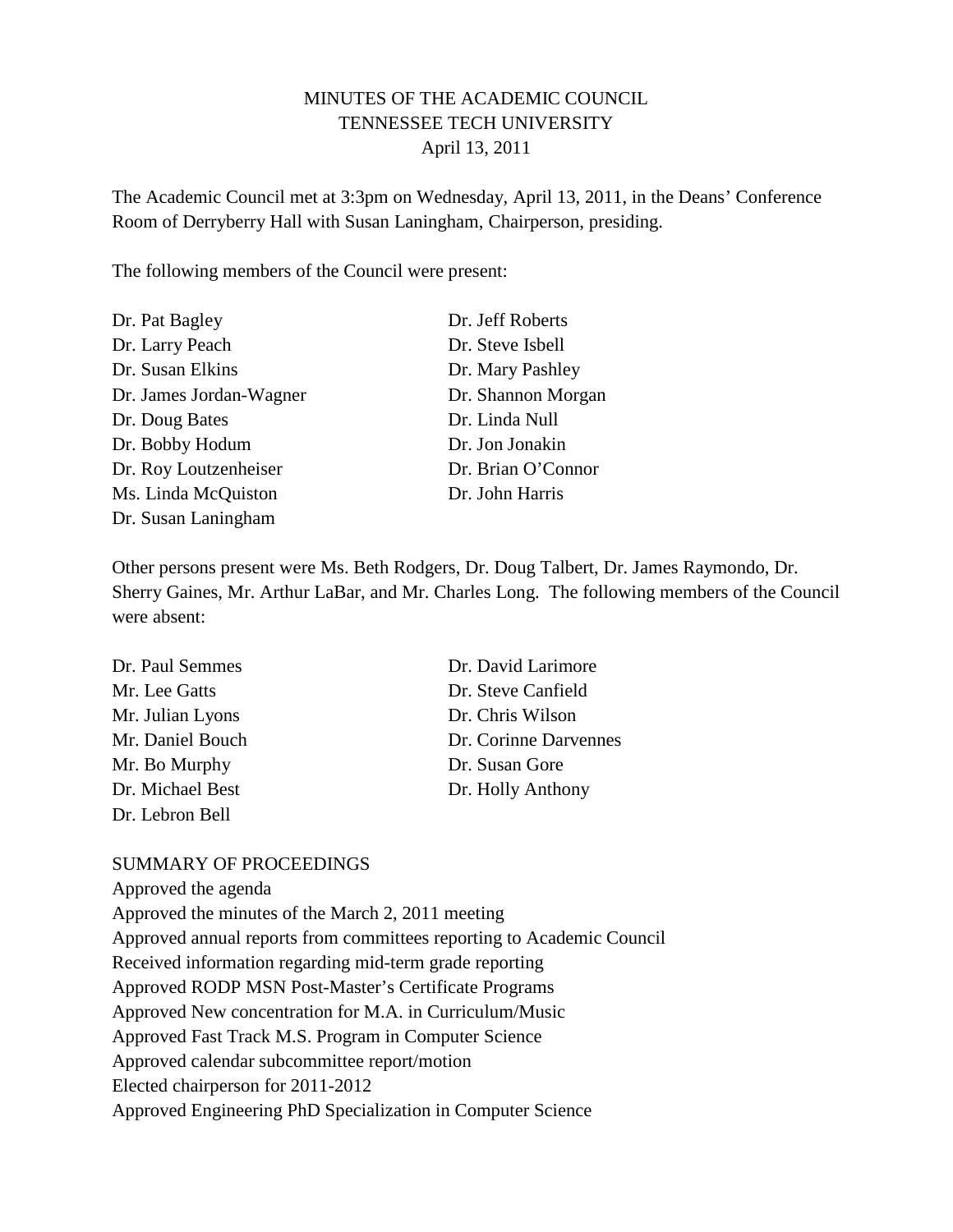### PROCEEDINGS

#### Approval of the Agenda

Dr. Null MOVED approval of the agenda and Dr. Elkins SECONDED. Dr. Loutzenheiser requested that the proposal for the Engineering PhD Specialization in Computer Science be added under Such Other Matters. Dr. Hodum requested that Item 8 Mid-Term Grade Reporting be moved to Item 4. The agenda was APPROVED unanimously with these noted changes.

#### Approval of the Minutes of the March 2, 2011 Meeting

Dr. O'Connor MOVED approval of the minutes and Ms. McQuiston SECONDED. Dr. Hodum stated that his name should be removed from the list of members for the calendar subcommittee. The minutes were APPROVED unanimously with the noted correction.

### Approval of Annual Reports from Committees Reporting to the Academic Council

Dr. Bagley MOVED approval of the reports as a whole and Dr. Loutzenheiser SECONDED. Dr. Null asked about the Teacher Education Committee report regarding the appointing of a faculty mentor for each freshman. Mr. Long stated that each student will be assigned a faculty mentor and will stay with that mentor for four years. The students will also have advisors in the College of Education Advising Center. The 37 member committee must have representatives from every licensure area as well as the P-12 community to meet NCATE standards. Reports APPROVED unanimously.

### Mid-Term Grade Reporting

Ms. Beth Rodgers distributed a handout to the Council regarding Midterm Grading for Spring 2011 (see attachment). There was some discussion on the missing grades report that faculty thought they had submitted all their grades. Ms. Rodgers conducted a review of the missing grades report and made some changes to the report. If a student dropped the course, the report did not pick them up as dropped. Midterm grade reporting opens the seventh week of classes and closes the ninth week. A question was asked why entering midterm grades has to be closed. This is to allow faculty time to advise students in time to withdraw. A list will be sent to the departments in time for faculty to enter the missing grades. Another step will be added to send an email reminder in the eighth week. A report can also be run by the departments through Argos. This is an early alert system to notify advisors and the advising centers. The Academic Council will appoint a small group to look at improving early alert options. Dr. Loutzenheiser will chair this sub-committee. Ms. Rogers also provided the TTU FERPA Matrix for information (see attachment).

## Approval of RODP MSN Post-Master's Certificate Programs

Three proposals were submitted to the Council for review by the School of Nursing (see attachments). The proposals are RODP MSN Post-Master's Certificates for (1) Nursing Informatics Certificate Program, (2) Nursing Administration Certificate Program, and (3) Nursing Education Certificate Program. Dr. Bagley MOVED approval of the proposals and Dr. Bates SECONDED. Dr. Gaines explained that the courses for the certificates are already offered in the RODP MSN program and there are no additional costs. Participants must have a master's degree in nursing in order to apply for the certificates. The programs are system wide and are supported by all six universities in the TBR system. Proposals were APPROVED unanimously.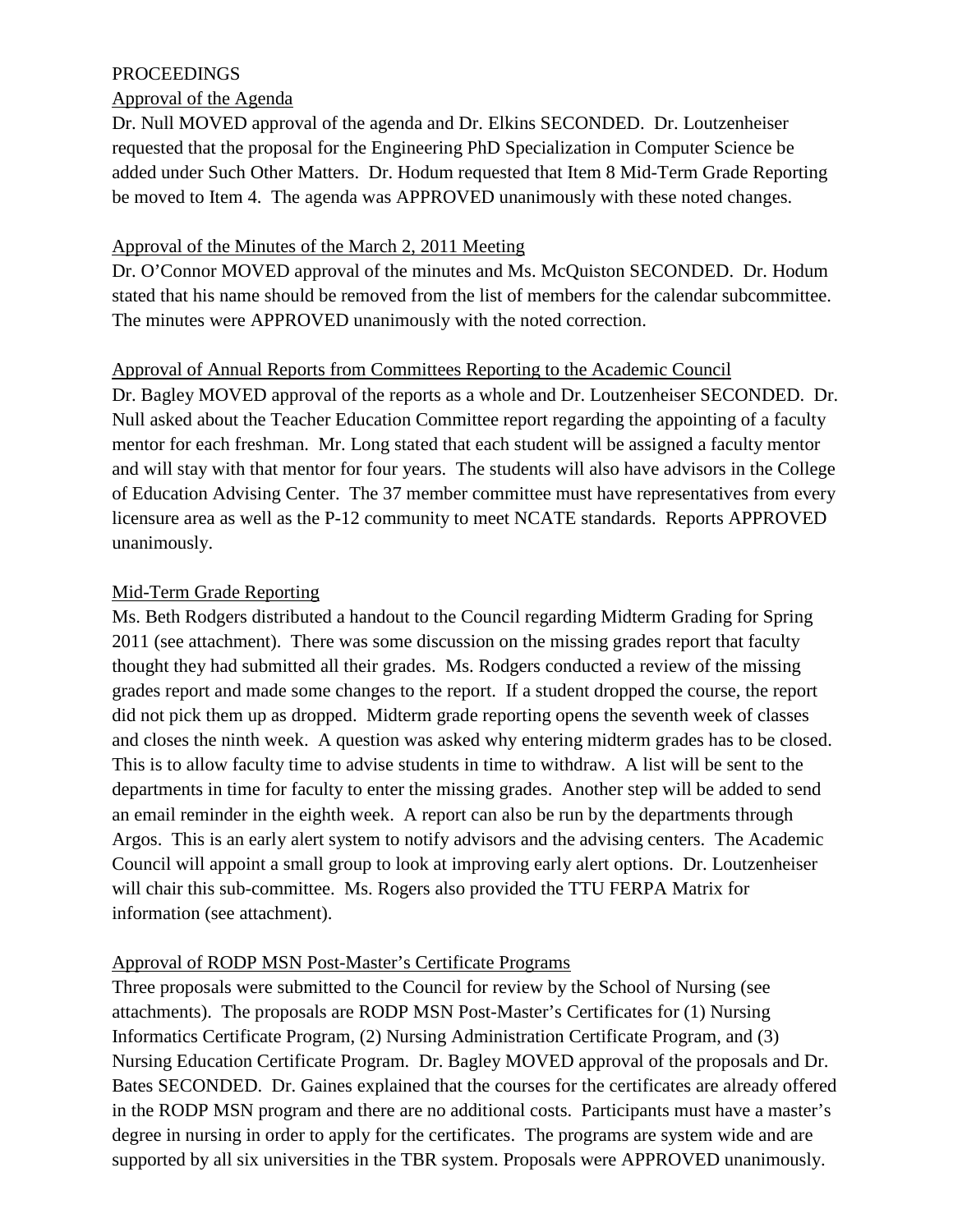# Approval of New Concentration for M.A. in Curriculum/Music

A proposal was submitted by the Music and Art Department to offer a flexible music curriculum at the master's level resulting in an M.A. degree (see attachment). Dr. Peach MOVED approval of the proposal and Dr. Bagley SECONDED. Mr. LaBar explained that this is a collaborative program with the Curriculum and Instruction Department resulting in a M.A. degree in Curriculum with a concentration in Music. The Music and Art Department does not have a Master's degree program and they are hoping to elevate that with this new concentration. All courses required in this degree are existing courses and no new expenses are required. Proposal was APPROVED unanimously.

## Approval of a Fast Track M.S. Program in Computer Science

A proposal was submitted by the Computer Science Department for a Fast Track M.S. program (see attachment). Dr. Loutzenheiser MOVED approval of the proposal and Dr. Isbell SECONDED. This program is similar to the ones approved in 2007 for Civil and Environmental Engineering and Electrical and Computer Engineering. The program will allow a student to earn six hours of graduate credit during their last two undergraduate semesters that can be used as part of both the undergraduate and graduate curricula, resulting in dual credit. There are no additional costs associated with this program. Proposal was APPROVED unanimously.

### Calendar Subcommittee Report

Dr. O'Connor presented a report from the Calendar Subcommittee (see attachment). Dr. O'Connor MOVED approval of the motion in the report and Dr. Roberts SECONDED. Dr. O'Connor explained how the academic calendar has changed since 2004. The 2010-11 calendar was unbalanced. Therefore, the motion from the subcommittee is: to return to the 2008-09 and 2009-10 academic year calendar; the start of summer school should match the beginning of the summer term for RODP; and a request from TTU be sent to TBR requesting that RODP change its summer school calendar to start around June 1. A vote was called to approve the three items in the report; 8 yes, 3 no, and 4 abstained. Motion was APPROVED.

## Election of Chairperson for 2011-2012

An election committee of Dr. Pashley, Dr. Gore, and Dr. O'Connor submitted their nomination for Dr. Linda Null as chair of the Academic Council for next year. Dr. O'Connor MOVED approval and Dr. Jonakin SECONDED. Dr. Null was APPROVED unanimously as Chair for 2011-2012.

## Such Other Matters

- a. Dr. Loutzenheiser stated that he would like to submit a proposal for an Engineering PhD Specialization in Computer Science which has been approved by the College of Engineering Graduate Committee and the University Graduate School Executive Committee (see attachment). The proposal was not submitted to the Council prior to the meeting today, so it will be sent to the Council via email requesting a return vote. Yes votes were received electronically from 20 of the 30 member Council. Proposal was APPROVED.
- b. Dr. Armistead stated that online courses are increasing. TBR has given the universities incentives and goals/targets to continue to increase online courses. There has not been enough oversight of these online delivery systems. Therefore, Dr. Bell asked Dr. Elkins in